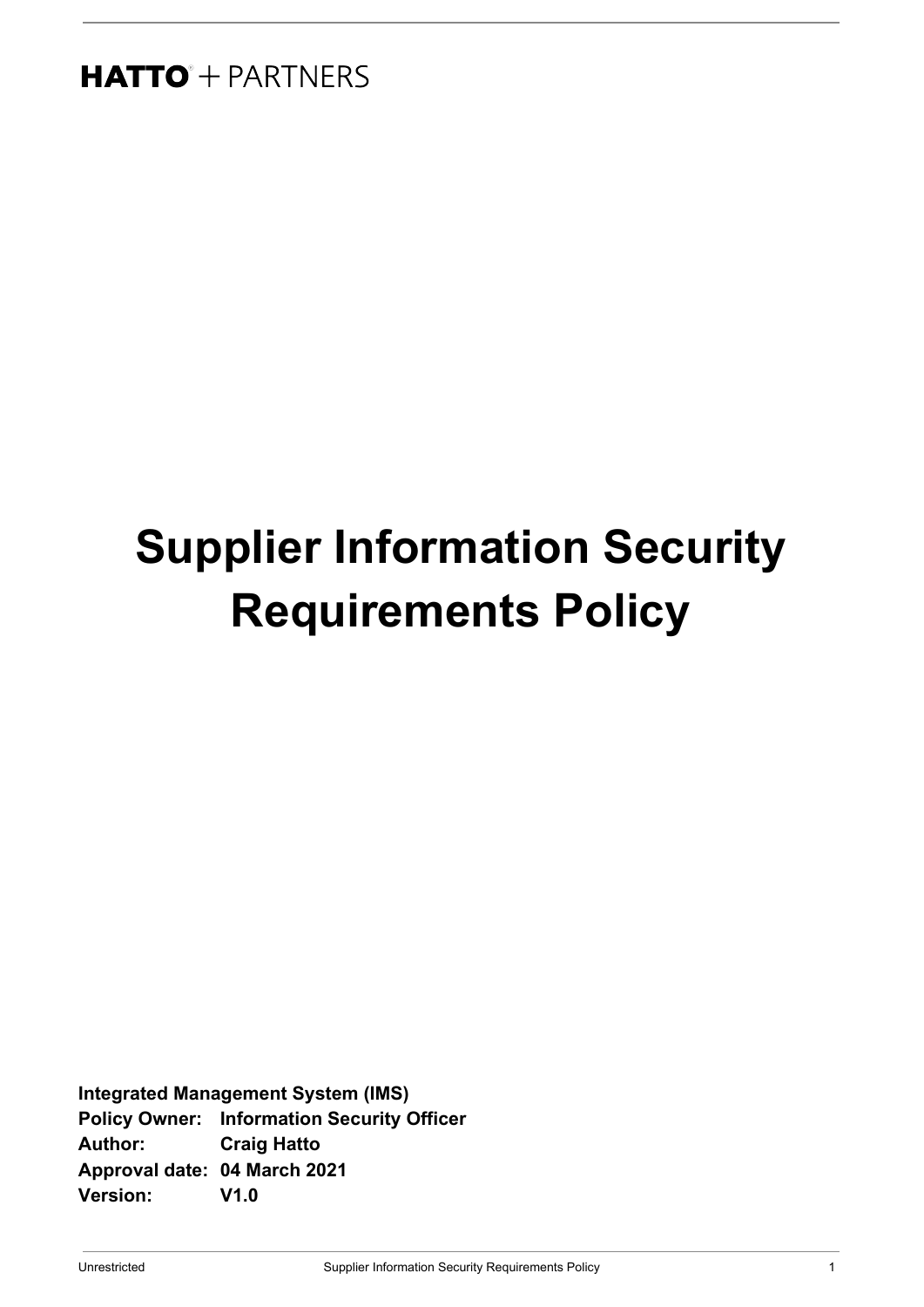# **TABLE OF CONTENTS**

| 1. | <b>PURPOSE</b>                                      | 4              |
|----|-----------------------------------------------------|----------------|
| 2. | <b>SCOPE</b>                                        | 4              |
| 3. | <b>PREFACE</b>                                      | 4              |
| 4. | <b>OVERVIEW</b>                                     | 4              |
| 5. | <b>DEFINITIONS</b>                                  | 4              |
| 6. | <b>COMPREHENSIVE INFORMATION SECURITY PROGRAMME</b> | 5              |
| 7. | <b>REMOTE ACCESS TO HATTO INFORMATION SYSTEMS</b>   | 5              |
| 8. | <b>PROTECTING HATTO INFORMATION</b>                 | 5              |
| 9. | <b>DATA ENCRYPTION</b>                              | 6              |
|    | 10. ACCESS                                          | 6              |
|    | <b>11. VETTING OF SUPPLIER PERSONNEL</b>            | $\overline{7}$ |
|    | <b>12. PHYSICAL SECURITY</b>                        | 7              |
|    | <b>13. MALICIOUS CODE</b>                           | 8              |
|    | <b>14. NETWORK SECURITY</b>                         | 8              |
|    | <b>15. SECURITY INCIDENT MANAGEMENT</b>             | 9              |
|    | <b>16. REPORTING</b>                                | 10             |
|    | <b>17. INDEMNITY</b>                                | 11             |
|    | <b>18. AUDIT</b>                                    | 11             |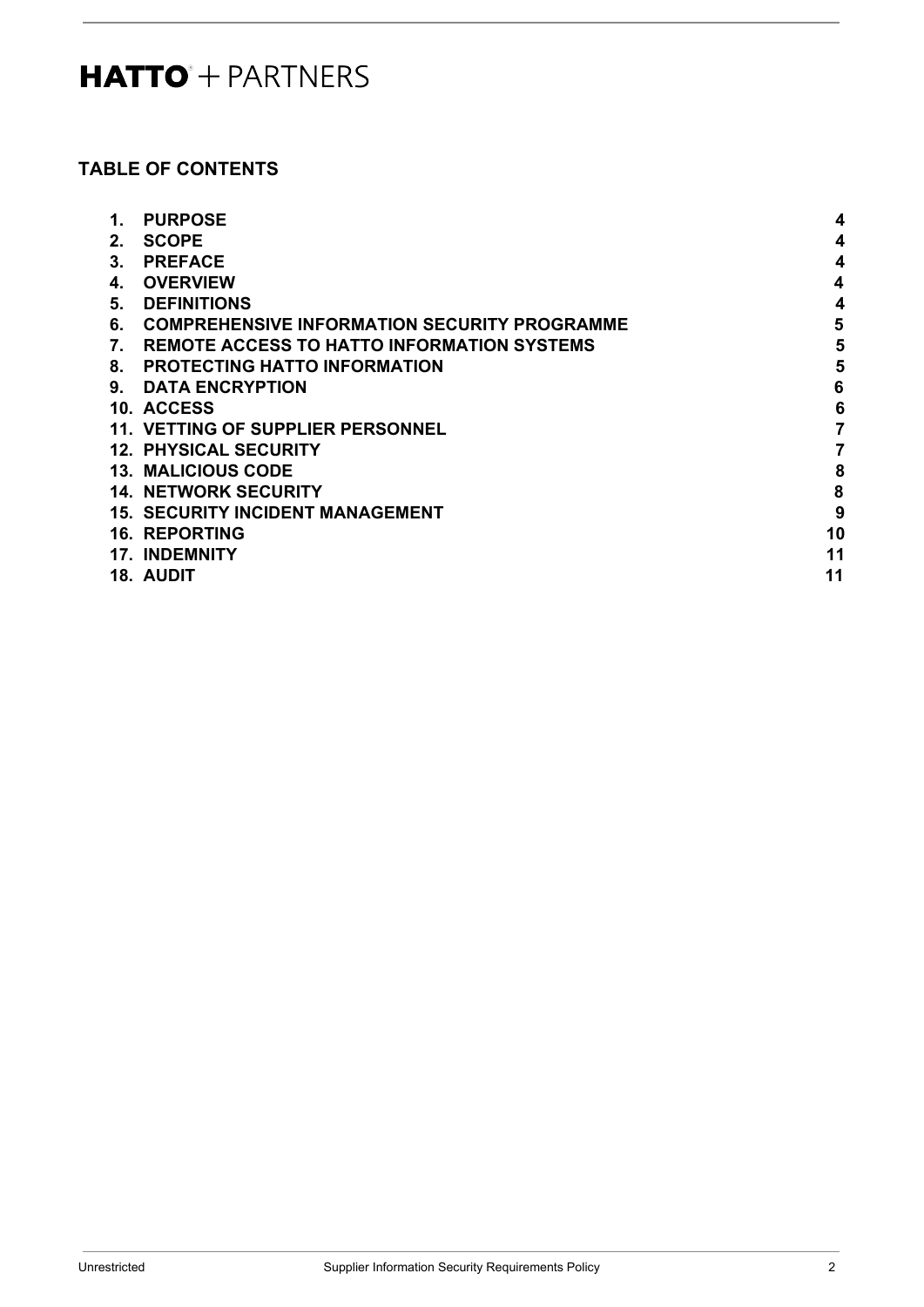### <span id="page-2-0"></span>**1. PURPOSE**

The Hatto Limited (the Company) uses a number of suppliers who provide services and goods. The effective management of these suppliers is essential in the provision of onward services to the Company's clients and ensuring the security of the Company's systems and data. The Supplier Information Security Requirements Policy (the Policy) describes control requirements for Suppliers who manage secret or confidential information.

### <span id="page-2-1"></span>**2. SCOPE**

This Policy applies to all suppliers which process, access, hold or transmit Hatto Protected Data.

### <span id="page-2-2"></span>**3. PREFACE**

Whilst it is the intention that both new and existing suppliers included in the above scope will be required to comply with this Policy, it is intended that existing suppliers will be assessed on a prioritised basis dealing with the largest and most significant first, ultimately with the aim to cover all

All new Suppliers will be required to comply with the terms of this Policy. Suppliers of non-permanent staff (referred to as freelancers) fall under existing freelance recruitment procedures.

### <span id="page-2-3"></span>**4. OVERVIEW**

It is of vital importance to Hatto Limited that its secret and confidential information remains secure and protected at all times. This Policy establishes the minimum standard for information security that should be applied by relevant Suppliers to Imagination on a global basis to protect Imagination resources and data.

### <span id="page-2-4"></span>**5. DEFINITIONS**

**"Information Security Incident"** means (i) the loss or misuse (by any means) of any Hatto Limited Protected Data; (ii) the inadvertent, unauthorised and/or unlawful processing, corruption, modification, sale, or rental of any Hatto Protected Data; or (iii) any other act or omission that compromises the security, confidentiality or integrity of any Hatto Protected Data.

**"Information Systems"** means all hardware, software, operating systems, database systems, software tools and network components used by or on behalf of Hatto to receive, maintain, process, store, access or transmit Imagination Protected Data.

**"Hatto Protected Data"** means any data or information of or concerning Hatto or its Affiliates or Hatto, or Hatto Affiliates', Clients or other recipients of the Services that is provided to or obtained by Supplier or any member of Supplier Personnel in connection with the negotiation and execution of the Agreement or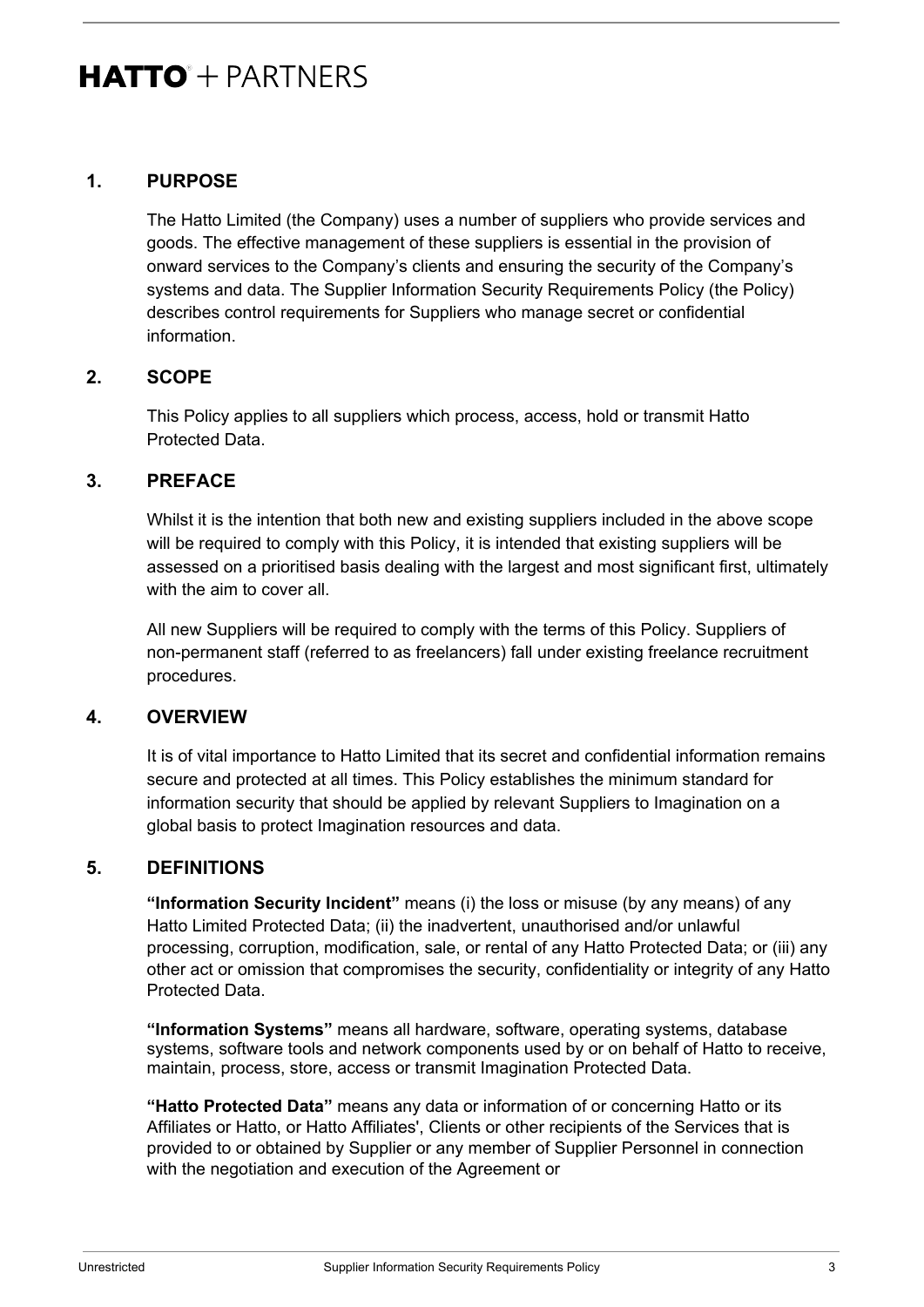the performance of Supplier's obligations under the Agreement, including any such data and information that either (i) is created, generated, collected or processed by Supplier Personnel in the performance of Supplier's obligations under the Agreement, including data processing input and output, Service Level measurements, asset information, reports, third party service and product agreements, and Supplier's charges to Hatto Limited, or (ii) resides in or is accessed through Hatto Information Systems or Supplier's Information System; as well as any data and information derived from the foregoing. For the avoidance of doubt, Hatto Protected Data includes, but is not limited to, all Hatto Secret and Confidential Information.

**"Security Questionnaire"** means the questionnaire designed to assess Supplier's information security controls in alignment with industry standards (ISO 27001/27002) that is provided by Hatto and completed by Supplier.

**"Supplier Personnel"** means any and all personnel engaged by or on behalf of Supplier to perform any part of the Services, including employees, freelancers and independent contractors of Supplier and Supplier's Affiliates.

### <span id="page-3-0"></span>**6. COMPREHENSIVE INFORMATION SECURITY PROGRAMME**

Supplier warrants and represents, on an on-going basis, that all answers provided by Supplier within the Security Questionnaire are accurate.

Supplier shall not materially change any aspect of the Supplier's operations that would, from the perspective of Hatto, degrade or otherwise materially adversely impact the level of security provided to Imagination Protected Data.

Supplier shall reassess against the Security Questionnaire upon the earlier of (a) any material change to any aspect of the Supplier's operations; or (b) every three years.

Where, as a result of any such reassessment, the Supplier's answers to the Security Questionnaire no longer accurately reflect the Supplier's operations, the Supplier shall promptly provide an updated Security Questionnaire to Hatto.

### <span id="page-3-1"></span>**7. REMOTE ACCESS TO HATTO INFORMATION SYSTEMS**

When remote access to Hatto systems is required, the Supplier will be provided with secure access to an email account, an external cloud based system and/or a Hatto Limited laptop. Any changes on the supplier personnel accessing Hatto systems need to be notified to Hatto as soon as possible not exceeding 5 working days.

### <span id="page-3-2"></span>**8. PROTECTING HATTO INFORMATION**

Supplier shall implement agreed as well as general information security best practices across all supplied components and materials including software, hardware and information to safeguard the confidentiality, availability and integrity of Hatto and its information. When applicable, the Supplier shall provide Hatto with full documentation in relation to the implementation of logical security and shall ensure that it has such security that: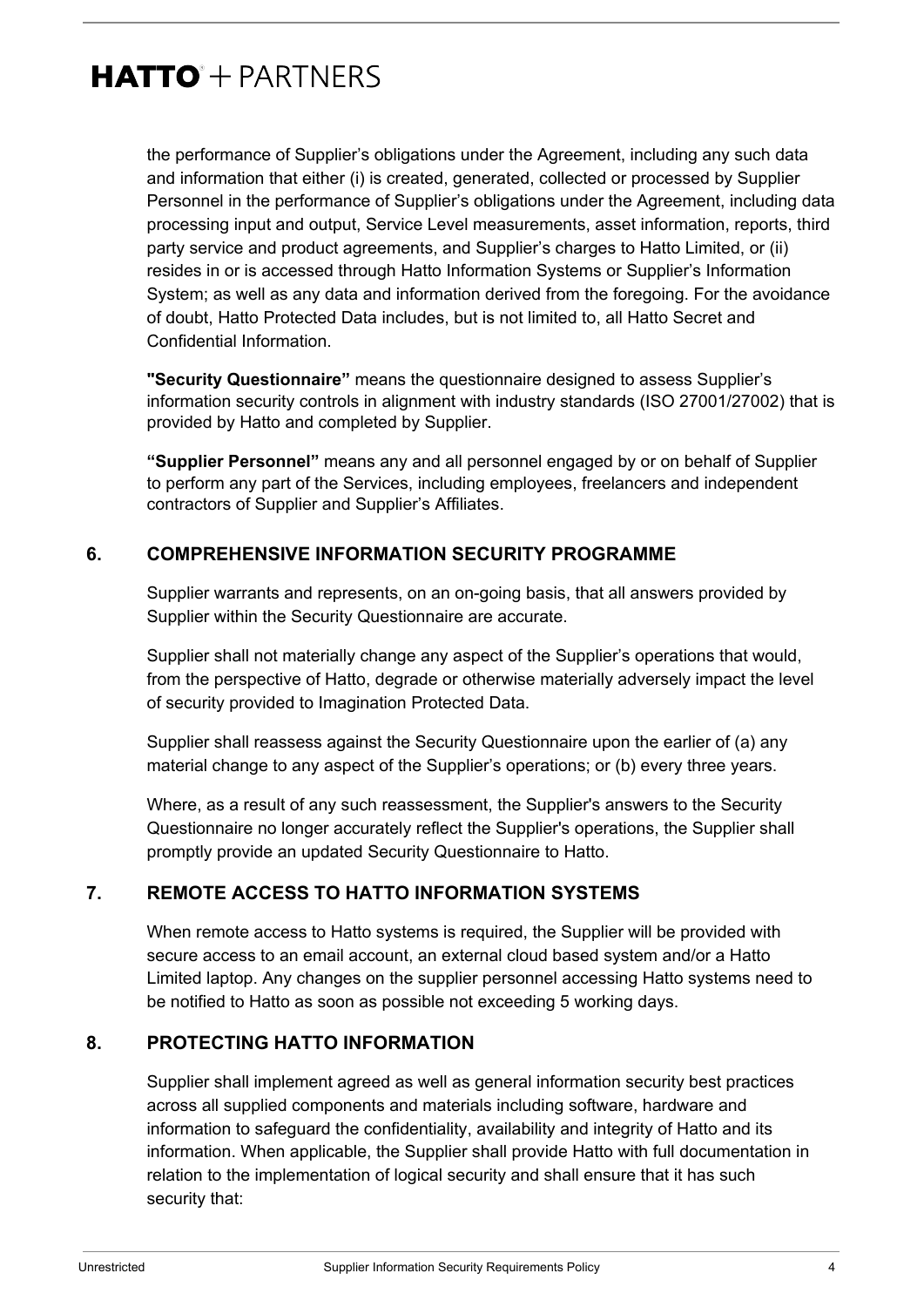- prevents unauthorised access to Hatto systems,
- reduces the risk of misuse of TSP systems or Information
- detects security breaches and enables quick rectification of any problems and identification of the individuals who obtained access and determination of how they obtained it.

### <span id="page-4-0"></span>**9. DATA ENCRYPTION**

Supplier will encrypt all Hatto Protected Data when stored on portable devices and media or when transmitted over non-secure communication channels (e.g. internet, email or wireless transmission) including remote connectivity using solutions that are certified against the U.S. Federal Information Processing Standard 140-2, Level 2, or equivalent industry standard, and will verify that the encryption keys and any keying material are not stored with any associated data.

When transferring Hatto Protected Data and in communications between Hatto and Supplier, Supplier will use secure email, such as enforced Transport Layer Security (TLS), and will implement any network connectivity with Hatto that Supplier is required to provide by Hatto in accordance with any Hatto-approved connectivity standards.

In the event that Hatto Protected Data could be transferred to removable media, a mobile device or uncontrolled computer, Supplier will implement, monitor and maintain encryption and information leakage prevention tools using solutions that are certified against the U.S. Federal Information Processing Standard 140-2, Level 2, or equivalent industry standard, and will verify that the encryption keys and any keying material are not stored with any associated data.

Supplier shall prohibit the transfer of Hatto Protected Data to Supplier mobile devices where the security measures employed on such mobile devices do not meet the requirements of this Section 9 (including, without limitation, where such mobile devices do not support the technologies required to comply with such requirements).

### <span id="page-4-1"></span>**10. ACCESS**

a) General

Supplier will limit access to Hatto Protected Data to authorised persons or roles, based upon the principle of least privilege which limits all users to the lowest permission levels that they can be assigned but that does not prevent the relevant Supplier Personnel from completing their assigned tasks.

Supplier must confirm the identities of all Supplier Personnel using independent, verifiable identity documents (for example, government-issued documents such as a passport or driver's licence) prior to creating any accounts for Supplier Personnel that will provide access to the Supplier's Information Systems.

Supplier will review all account access and change such access commensurate with role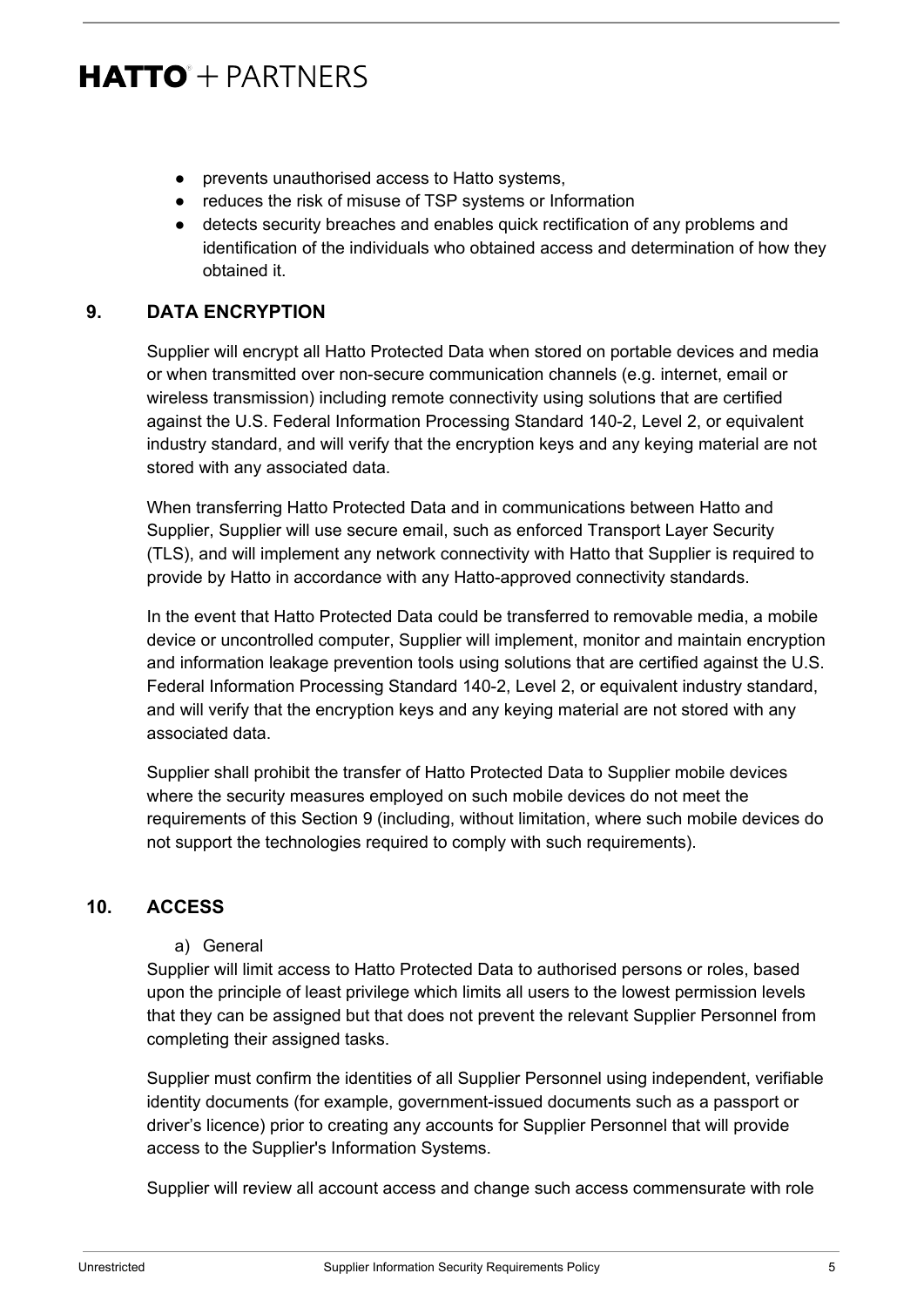changes.

b) Passwords

Any passwords issued to a user by an administrator must be reset by the user upon initial use.

Where user-initiated password resets are used, the processes that create the temporary password must create secure temporary passwords which cannot be derived from previous passwords (for example, an auto-incrementing system which generates "abc1" followed by "abc2" would not meet this requirement nor would a system which identifiably uses the current date as the basis of password generation), must not reuse passwords and must communicate the temporary password to the user through a channel accessible only to the user.

Where Supplier suspects any unauthorised access has occurred to any user account, Supplier shall immediately revoke the password to such user account.

### <span id="page-5-0"></span>**11. VETTING OF SUPPLIER PERSONNEL**

Supplier shall ensure that any Supplier Personnel who will have:

- a) physical access to any Imagination site for a period of time sufficient to warrant Imagination security providing such Supplier Personnel with an identification badge permitting unescorted access; or
- b) access to Imagination Protected Data,

shall have been the subject of pre-engagement screening in accordance with Attachment A to this Policy.

### <span id="page-5-1"></span>**12. PHYSICAL SECURITY**

Depending on the type of services that the Supplier is providing, one of the following (a or b) controls will be required:

a. General

Supplier shall ensure that Hatto Protected Data is physically secured against unauthorised access, including, but not limited to, by use of appropriate physical safeguards such as electronic ID card access to all areas of the Supplier's Information System.

b. Hosting

Where, and to the extent that, Supplier is providing hosting services<sup>1</sup> as part of the Services, it must implement the following controls as a minimum level of physical security:

● All hosting facilities including buildings and infrastructure shall meet the

<sup>&</sup>lt;sup>1</sup> In the context of this policy, these physical controls for hosting services will only be applicable when Supplier hosts live services for the Company or its Clients. Typically Suppliers to the Company would only host development and/or test environments on their premises. Therefore, physical access should, as a minimum, follow a).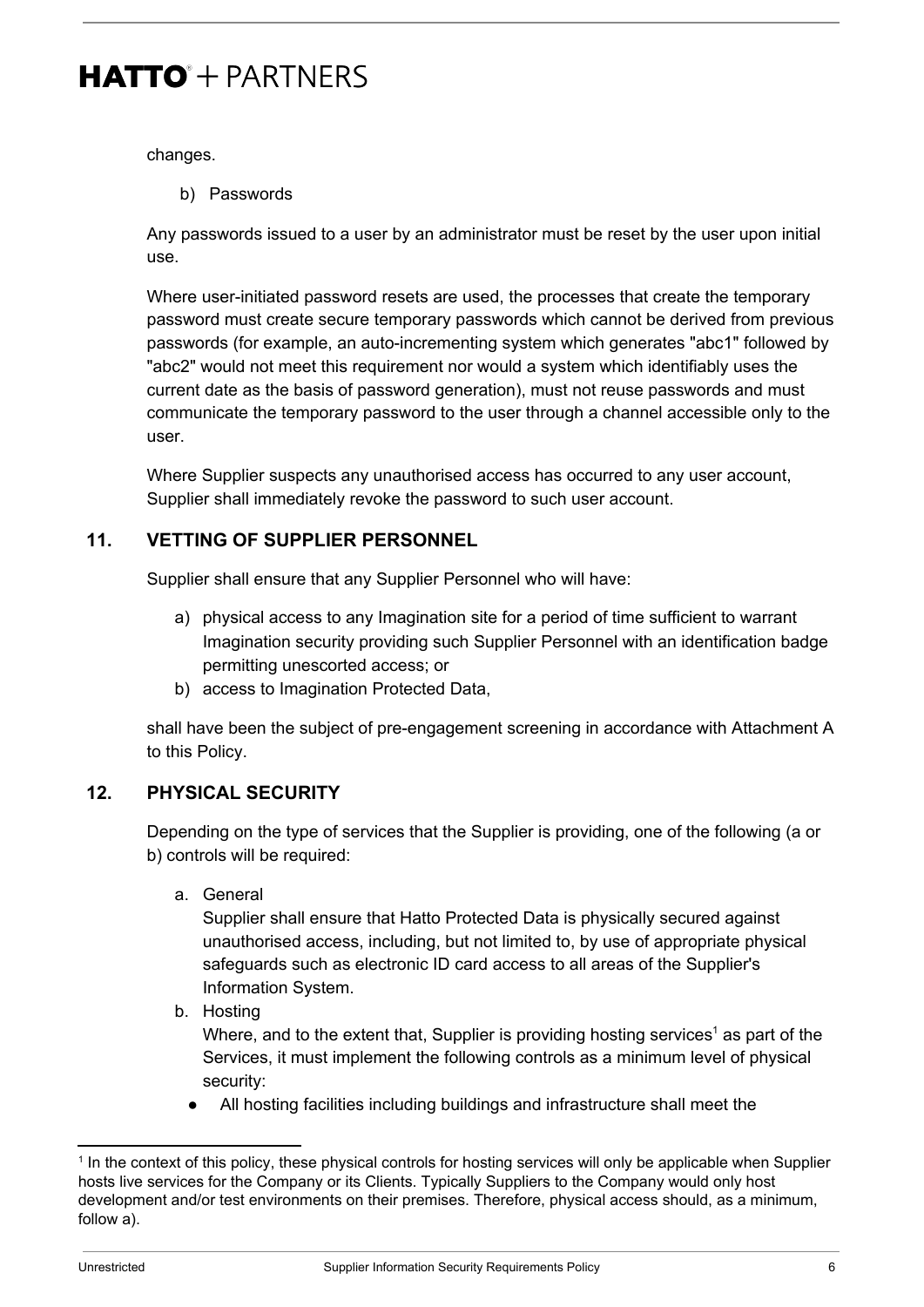standards set out in ISO/IEC 27001 and also ISAE 3000 /3402 or such other standards agreed in writing by Hatto following a security risk assessment undertaken by Hatto or an independent third party.

- All Hatto Protected Data processed, accessed, held or transmitted by Supplier will be physically stored in a facility subject to the following security controls:
	- authorised access control list requiring a photo ID check to access data centre floor;
	- biometric and/or keycard access to monitored man-traps leading to data centre floor;
	- locked server cabinets;
	- 24x7 indoor and outdoor CCTV monitoring with video being saved for at least 30 days;
	- 24x7 physical intrusion monitoring alarm system;
	- roaming security guards; and
	- no windows are present on a data centre floor.

## <span id="page-6-0"></span>**13. MALICIOUS CODE**

Supplier will not incorporate or introduce or permit or facilitate the incorporation or introduction of Unauthorised Code into the Supplier's Information Systems nor any Hatto Information Systems.

Supplier shall ensure that it at all times employs adequate security practices to prevent, detect, mitigate and protect against the introduction of any such Unauthorised Code into the Supplier's Information Systems in real-time.

**"Unauthorised Code"** is defined as any: (i) computer virus, harmful programmes or data that destroys, erases, damages or otherwise disrupts the normal operation of the Supplier's Information Systems, allows for unauthorised access to the Supplier's Information Systems, (ii) worms, trap door, back door, timer, counter, software locks, password checking, CPU serial number checking or time dependency or other such limited routine instruction that is designed to interrupt or limit the proper operation of the Supplier's Information Systems, (iii) spyware/adware, and (iv) any other similar programme, data or device that is being inserted for an improper purpose.

### <span id="page-6-1"></span>**14. NETWORK SECURITY**

On reasonable notice or information and during normal working hours, Hatto shall have the right, but not the obligation, to review periodically the Supplier's and/or Supplier Affiliates' operations, processes and systems insofar as they relate to the Services for the purpose of monitoring the Supplier's and/or Supplier Affiliates' compliance with the terms and conditions of these Information Security Requirements. Such reviews shall not relieve the Supplier and/or Supplier Affiliates from their responsibilities to comply with, and monitor its own compliance with, all terms and conditions of this Policy.

Supplier shall implement all recommendations resulting from any such audit having been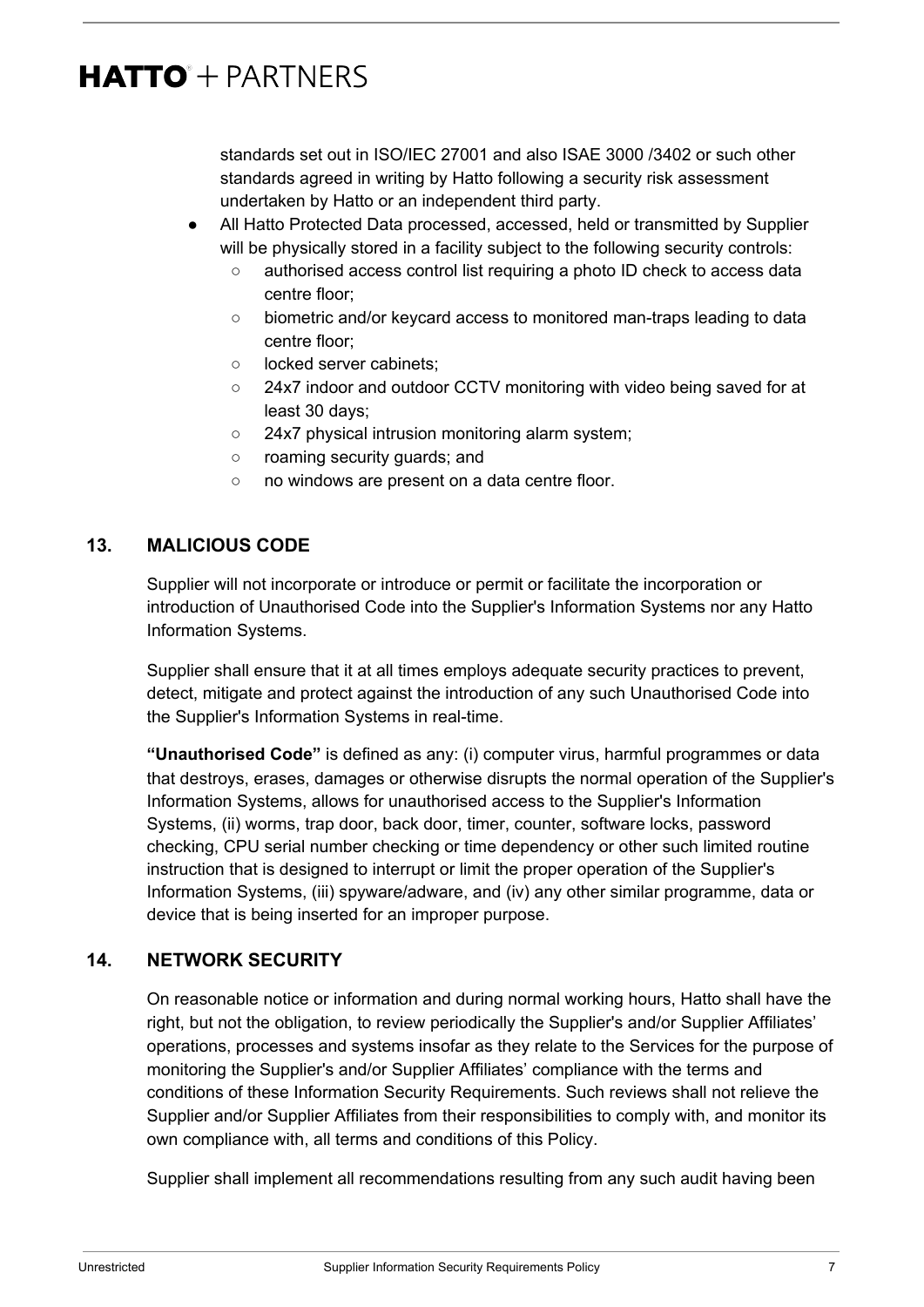#### conducted.

Supplier shall maintain and keep up to date the network component inventories, network topology diagrams, data centre diagrams and IP addresses for each network that connects to Hatto Information Systems (and their interconnections), whether supported by the Supplier, any Supplier Affiliate or a third party on Supplier's behalf, to a standard that meets compliance requirements for all connectivity to the Supplier's Information Systems from the Internet, to include at least the following:

- ensuring the network perimeter is protected by industry-leading enterprise firewall systems, including (but not limited to): (i) establishing port, protocol and IP address restrictions that limit the inbound/outbound protocols to the minimum required; and (ii) ensuring all inbound traffic is routed to specific and authorised destinations;
- interrogating TCP protocol communications at the packet level to distinguish legitimate packets for different types of connections and reject packets that do not match a known connection state, i.e. stateful inspection. This must cover network, application and database protocols;
- configuring perimeter systems with redundant connections, to ensure there are no single points of failure;
- interrogating communications by monitoring network packets to identify and alert upon or prevent known patterns that are associated with security vulnerabilities or denial of service attacks with regularly updated signatures to generate alerts for known and new threats;
- maintaining and enforcing security procedures in operating the network that are at least: (i) consistent with industry standards for such networks; and (ii) as rigorous as those procedures which are in effect for other similar networks owned or controlled by Supplier;
- maintaining and enforcing operational and security procedures that prevent the provision of network connectivity to third parties where such access would enable the third party to access Hatto Protected Data, or access the Hatto Information Systems should network interconnections between Hatto and Supplier be enabled, without express written permission from Imagination;
- implementing perimeter management controls to ensure, at a minimum, that perimeter systems are configured to be resistant to resource exhaustion (e.g., to denial of service attacks); and
- keeping Hatto Protected Data logically separated from all other Supplier or Supplier customer data.

### <span id="page-7-0"></span>**15. SECURITY INCIDENT MANAGEMENT**

a) General.

Supplier will implement documented standards / procedures for dealing with any suspected and/or actual Information Security Incident against the organisation (the "Incident Management Procedure") and shall provide Hatto with full details of such Incident Management Procedure upon request.

b) Data Security Breach Reporting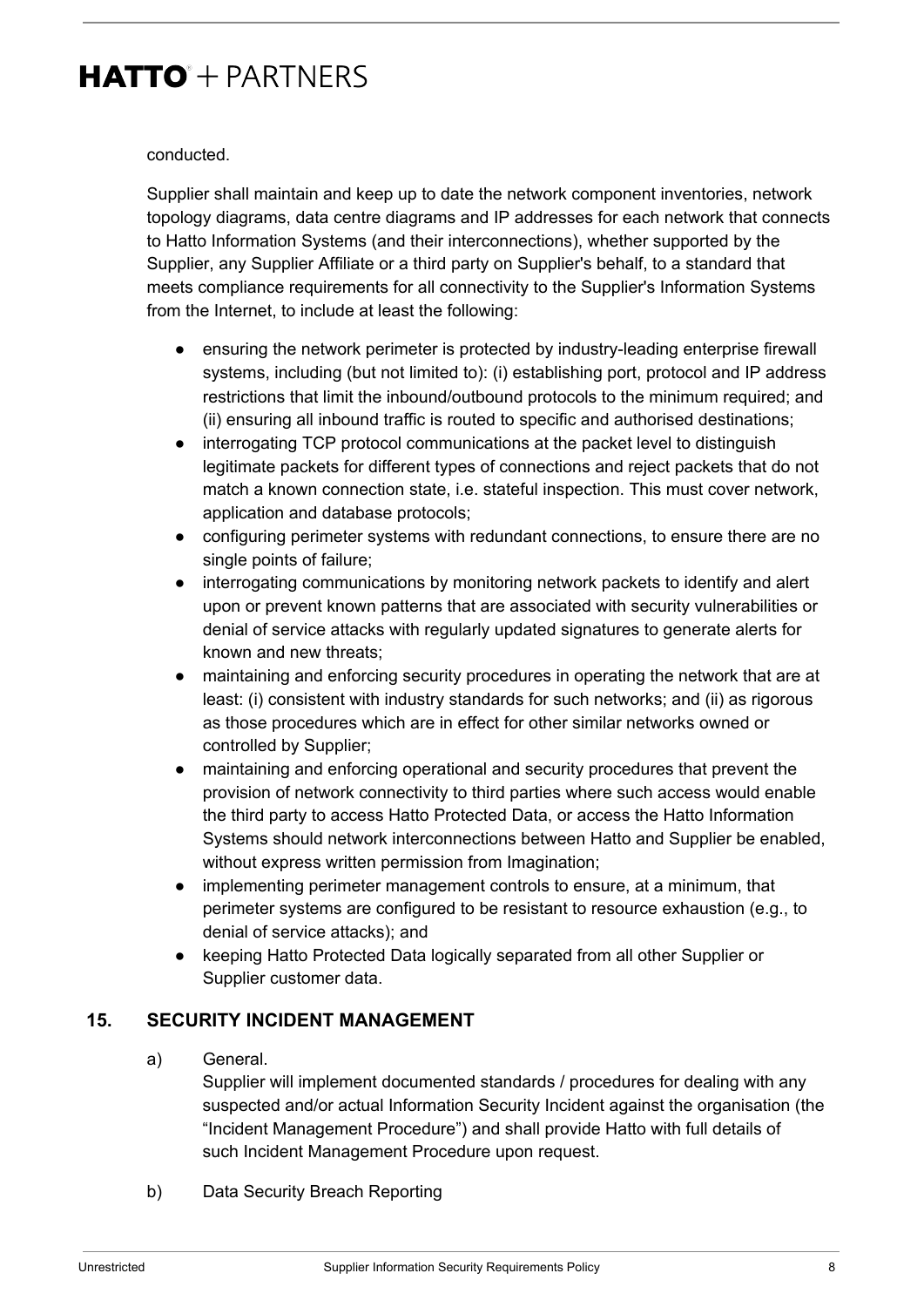The Supplier shall notify Hatto of any suspected and actual security events, incidents and cybercrime attacks by emailing Hatto using the email address contacts@hattoandpartners.com

Supplier will notify Hatto within six (6) hours of identifying an actual or potential Data Security Breach.

- c) Data Security Breach. In the event of a Data Security Breach, Supplier will:
	- take all appropriate corrective action including, solely at the request of Hatto (and at the expense of Supplier where the Data Security Breach save where the Data Security Breach is due to the fault of Hatto), providing notice to all persons whose personal data may have been affected by such Data Security Breach, whether or not such notice is required by Applicable Law; and
	- where the Data Security Breach is due to the fault of Supplier, reimburse Hatto (subject to Hatto giving Supplier written notification of such costs together with reasonable supporting information) for all reasonable costs Hatto may incur in connection with remediation efforts, including costs incurred in connection with;
		- (i) the development and delivery of legal notices as required by Applicable Law and as reasonably directed by Imagination where not required by Applicable Law;
		- (ii) the establishment of a toll-free telephone number where affected persons may receive information relating to the Data Security Breach; and
		- (iii) the provision of credit monitoring/repair and/or identity restoration for affected persons for one (1) year following the announcement or disclosure of the Data Security Breach or following notice to the affected persons, whichever is later, or such longer period as is required by Applicable Law.
	- resolve any Data Security Breach resulting from unauthorised access, including identification of any Hatto Protected Data disclosure, alteration or loss, and notification of Hatto as required under the Incident Management Procedure.

Within five (5) days after detection of such a compromise, Supplier shall provide to Hatto a root cause analysis and written notice with confirmed receipt of such unauthorised access or modification. Such notice shall summarise in reasonable detail the impact of such unauthorised access or modification upon Hatto and as applicable the persons whose personal data is affected.

Supplier must remediate any Data Security Breach within fourteen (14) days of such a compromise resulting from unauthorised access, including identification of any Hatto Protected Data disclosure, alteration or loss, and notification of Hatto as required under the Incident Management Procedure. In the event the Supplier determines that a Data Security Breach cannot be remediated within fourteen (14) days, Supplier must submit and obtain Hatto written consent to a remediation plan within seven (7) days of the Data Security Breach.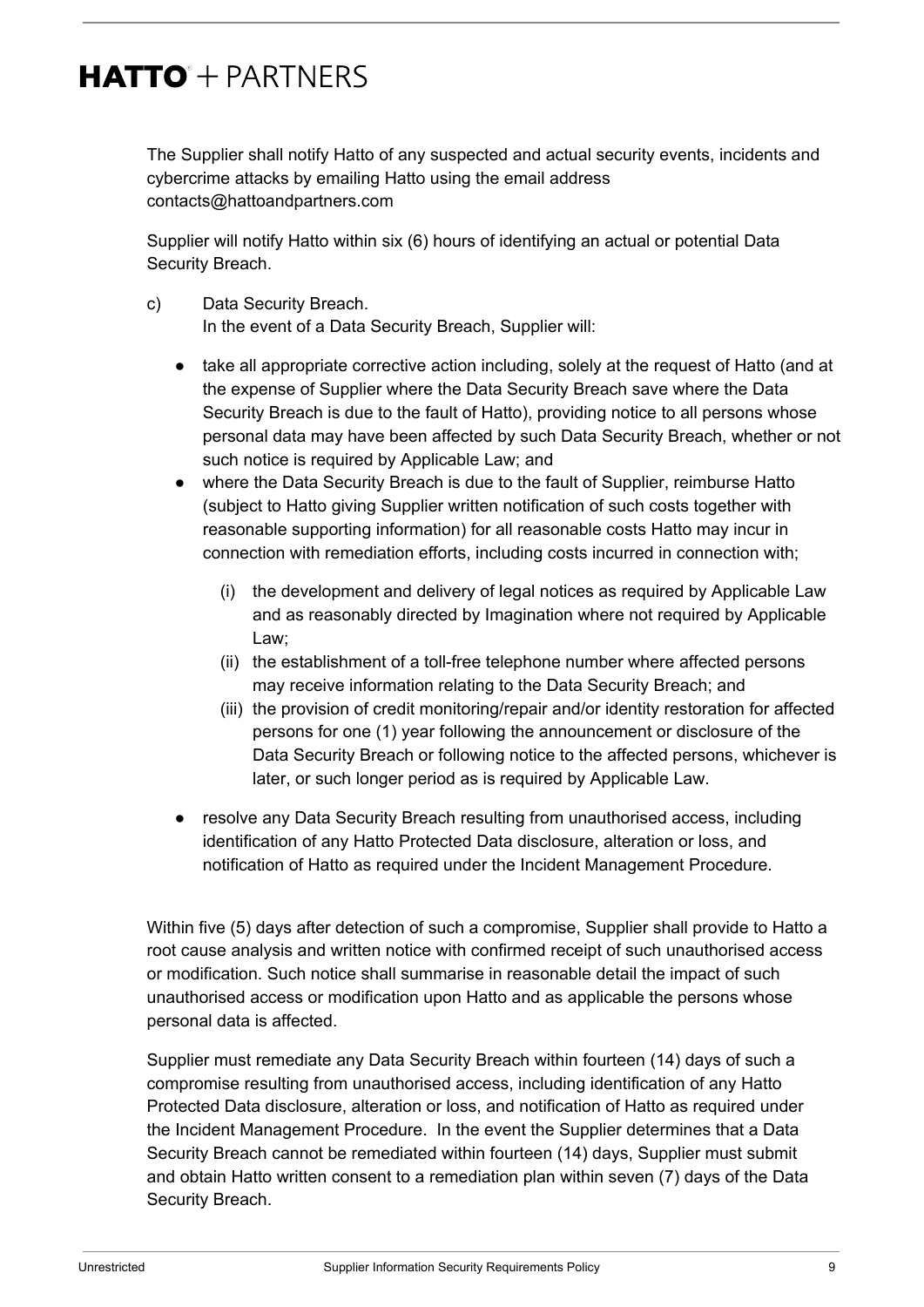### <span id="page-9-0"></span>**16. REPORTING**

At Hatto discretion and with due regard to the type of service provided, Supplier shall provide the following reports to Imagination at the frequency set out below:

| <b>Report (Examples)</b>         | <b>Description</b>                                                             | <b>Frequency</b>                                           |
|----------------------------------|--------------------------------------------------------------------------------|------------------------------------------------------------|
| Service Level Agreement<br>(SLA) | Metrics which demonstrate<br>achievements on supplier<br>SLAs.                 | Quarterly                                                  |
| Joiners, Movers and Leavers      | Report users which need to<br>be added or deleted from<br>Imagination systems. | Movers and Leavers within 5 days.<br>Joiners - per request |

### <span id="page-9-1"></span>**17. INDEMNITY**

The Supplier shall indemnify, defend and hold harmless Hatto and its Affiliates and Hatto or its Affiliates Clients and the officers, employees, sub-contractors and agents of any of them against all and any actions, costs, claims, losses, damages, expenses and liabilities of whatever kind made relating to or arising out of the breach by Supplier of the terms of these Information Security Requirements.

### <span id="page-9-2"></span>**18. AUDIT**

On reasonable notice or information and during normal working hours, Hatto shall have the right, but not the obligation, to review periodically the Supplier's and/or Supplier Affiliates' operations, processes and systems insofar as they relate to the Services for the purpose of monitoring the Supplier's and/or Supplier Affiliates' compliance with the terms and conditions of this Policy. Such reviews shall not relieve the Supplier and/or Supplier Affiliates from their responsibilities to comply with, and monitor its own compliance with, all terms and conditions of this Policy.

Supplier shall implement all recommendations resulting from any such audit having been conducted.